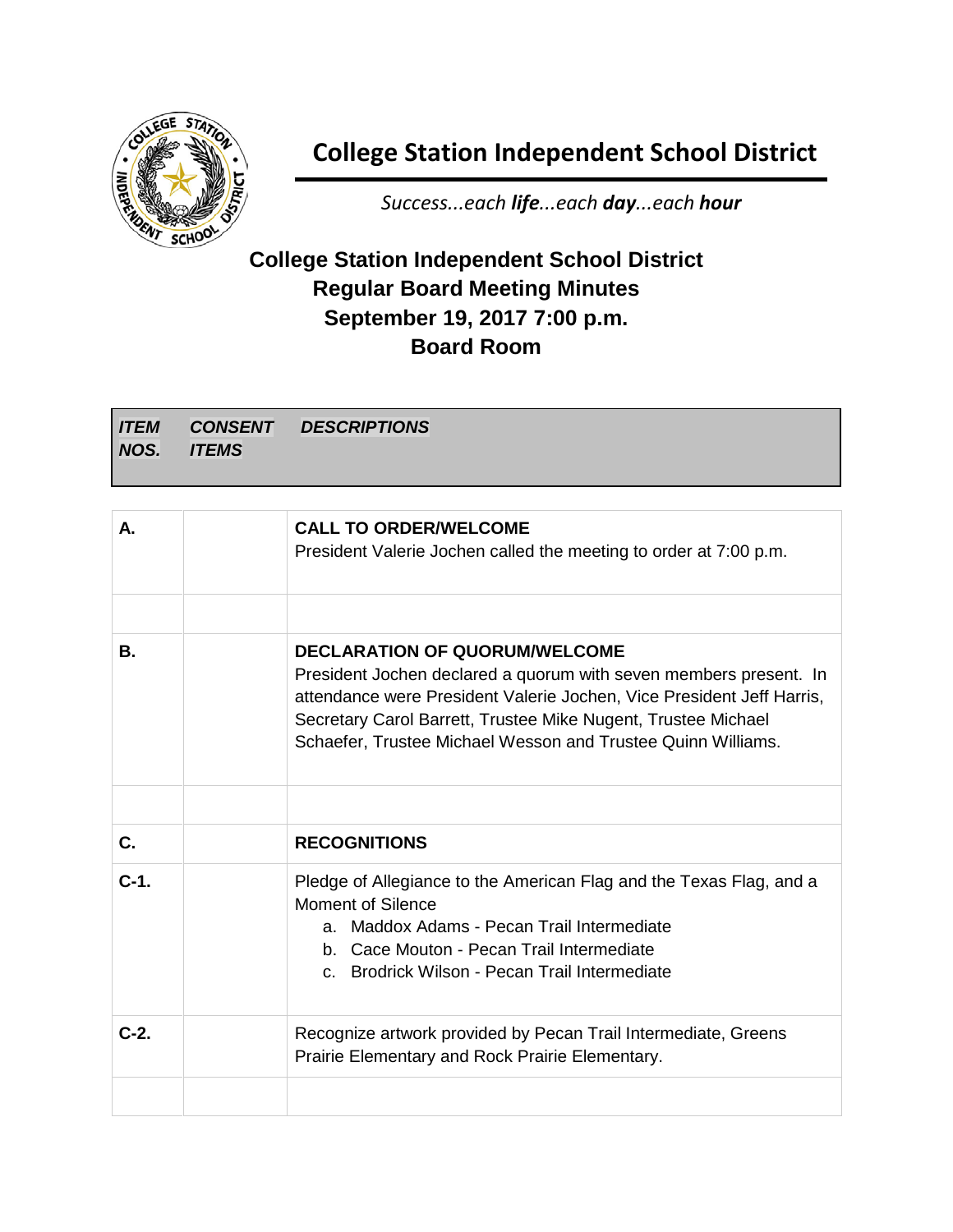| D.      | <b>CONSENT AGENDA</b>                                                                                                                                                                                                                                                                                                                                                                                                                                                                                                                                                                                                                                                                                                                                                                                                                                                                                                                                                                                                                                                           |
|---------|---------------------------------------------------------------------------------------------------------------------------------------------------------------------------------------------------------------------------------------------------------------------------------------------------------------------------------------------------------------------------------------------------------------------------------------------------------------------------------------------------------------------------------------------------------------------------------------------------------------------------------------------------------------------------------------------------------------------------------------------------------------------------------------------------------------------------------------------------------------------------------------------------------------------------------------------------------------------------------------------------------------------------------------------------------------------------------|
|         | Items listed on the Consent Agenda are: Item E-2 BCAD; Item G<br>Minutes; Item H-5 Campus Improvement Plans; Item H-6 Missed<br>Instructional Day Waiver; Item I-2 Teaching permits for athletic<br>trainers; Item I-3 Class size waiver for Pebble Creek Elementary;<br>Item I-4 Class size waiver for South Knoll Elementary; Item J-1<br>Quarterly Investment Report; Item J-2 RFP #17-014 Facility<br>Maintenance Electrical Service; Item J-3 RFP #17-015 Facility<br>Maintenance Plumbing Services; Item J-4 Annual PowerSchool<br>Software Maintenance and Support agreement; Item J-5 Purchasing<br>Cooperative Fees Report for 2016-17 and renewals for 2017-18;<br>Item J-6 Orchestra instruments for Wellborn Middle School; Item J-7<br>Head Start financials; Item J-8 monthly budget amendments; Item J-<br>9 financial reports.<br><b>MOTION 4704:</b> I move approval of the Consent Agenda as<br>presented. The motion was made by Vice President Jeff Harris and<br>seconded by Trustee Michael Schaefer. The motion carried with<br>seven ayes and zero nos. |
|         |                                                                                                                                                                                                                                                                                                                                                                                                                                                                                                                                                                                                                                                                                                                                                                                                                                                                                                                                                                                                                                                                                 |
| Е.      | <b>BOARD</b>                                                                                                                                                                                                                                                                                                                                                                                                                                                                                                                                                                                                                                                                                                                                                                                                                                                                                                                                                                                                                                                                    |
| $E-1$ . | Board Directions and Reports/Announcements/ Superintendent<br><b>Reports and Announcements</b><br><b>Board</b>                                                                                                                                                                                                                                                                                                                                                                                                                                                                                                                                                                                                                                                                                                                                                                                                                                                                                                                                                                  |
|         | <b>CSISD Education Foundation</b><br>Trustee Quinn Williams reviewed the 2017-2018 giving<br>initiative Project SMILE and stated that \$99,786 has been<br>pledged to the Education Foundation by employees through<br>payroll deduction, which is a 17% increase over last year.<br><b>District Educational Improvement Council</b><br>$\bullet$<br>Trustee Michael Wesson stated that he and Secretary Carol<br>Barrett attended DEIC last week. That is a hardworking<br>group of citizens and teachers and they deserve recognition,<br>especially as they are getting ready for District of Innovation<br>work.<br>Audit<br><b>Head Start Policy Council</b><br>Intergovernmental Relations Liaison<br>Trustee Michael Schaefer attended the meeting yesterday                                                                                                                                                                                                                                                                                                             |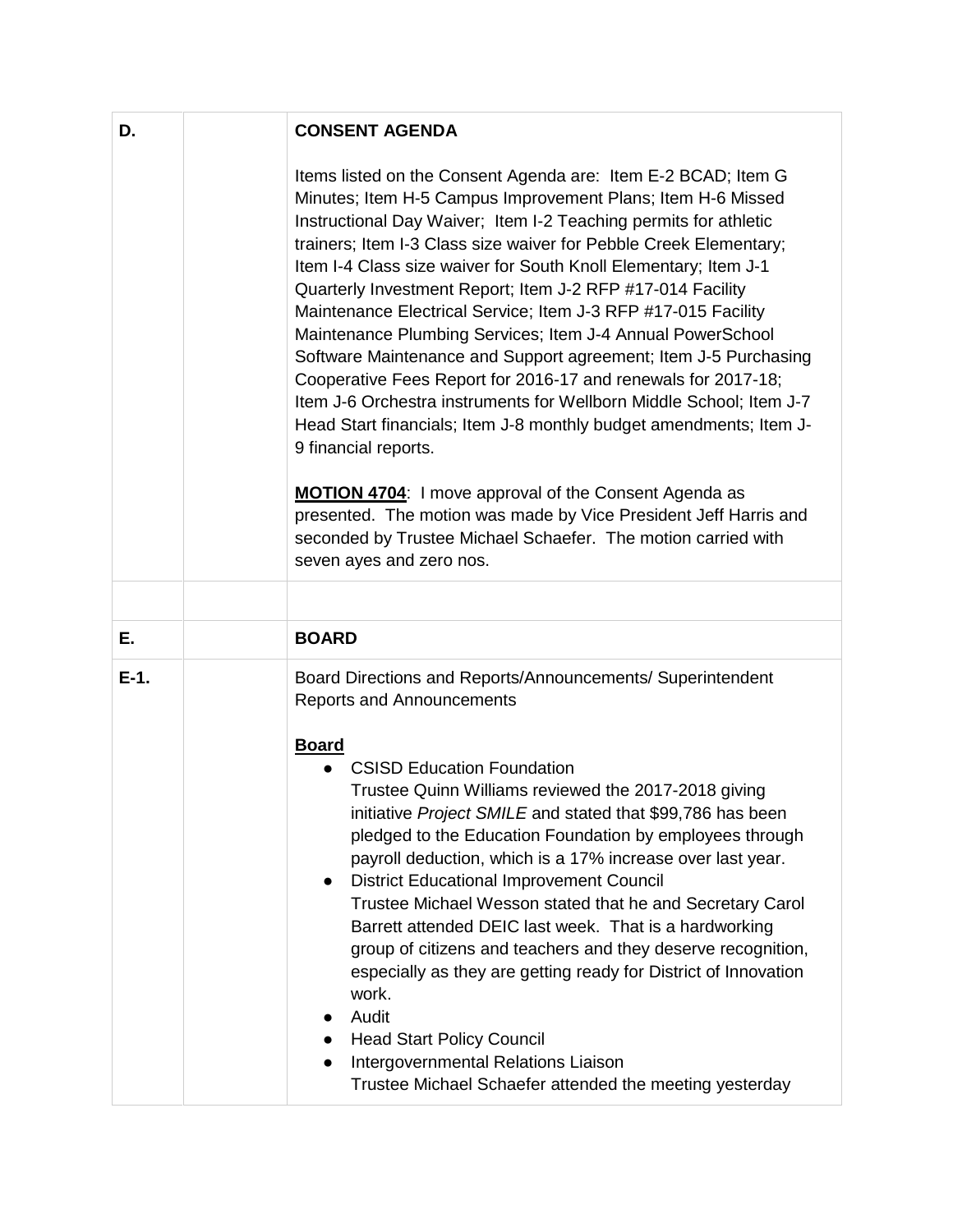|         |           | and received an update on new technologies used by Brazos<br>Transit District in the form of a new app. Additionally, they<br>received housing updates around the area.<br>Personnel Advisory Council Liaison<br>$\bullet$<br>Trustee Schaefer attended PAC and said it is always<br>interesting when all the employees come together to begin<br>the school year and the meeting went well.<br><b>School Health Education Council</b><br>$\bullet$<br><b>Upcoming Events</b><br>$\bullet$                                                                                                                                                                                                                                                                                                                                                                                                                                                                                                                                                                                                                                                                                                                                                                                                                          |
|---------|-----------|---------------------------------------------------------------------------------------------------------------------------------------------------------------------------------------------------------------------------------------------------------------------------------------------------------------------------------------------------------------------------------------------------------------------------------------------------------------------------------------------------------------------------------------------------------------------------------------------------------------------------------------------------------------------------------------------------------------------------------------------------------------------------------------------------------------------------------------------------------------------------------------------------------------------------------------------------------------------------------------------------------------------------------------------------------------------------------------------------------------------------------------------------------------------------------------------------------------------------------------------------------------------------------------------------------------------|
|         |           | <b>Superintendent</b><br><b>Start of School</b><br>Superintendent Clark Ealy stated that we have had a great<br>start to the 17-18 school year. This is the first Board meeting<br>since school started. We had lots of rain but only missed one<br>day of school due to Hurricane Harvey. The Board just<br>approved a waiver for that missed day. We are blessed that<br>we missed the full-on brunt of Harvey. Our hearts are with<br>those still feeling the effects. Superintendent Ealy said how<br>impressed he is by the willingness of this community to open<br>their hearts to those in need. We have welcomed 41<br>students from both Hurricanes Harvey and Irma. Our current<br>enrollment increased 3.4% which is about 450 more kids than<br>last year.<br>Leadership CSISD<br>$\bullet$<br>This is our program for community members who want to<br>know more about what it is like to run a complex organization<br>like CSISD. We will be talking about innovative instruction<br>strategy, how we manage growth, our State funding system<br>and the role of a school board member. October 10 <sup>th</sup> is the<br>first meeting. If you are interested in joining this group,<br>please go to www.csisd.org and click on the link on the left-<br>hand side to sign up.<br>Upcoming events |
| $E-2$ . | $\sqrt{}$ | Consider appointment of two district representatives on the Board of<br>Directors of the Brazos Central Appraisal District<br><b>Ealy Memo</b>                                                                                                                                                                                                                                                                                                                                                                                                                                                                                                                                                                                                                                                                                                                                                                                                                                                                                                                                                                                                                                                                                                                                                                      |
|         |           |                                                                                                                                                                                                                                                                                                                                                                                                                                                                                                                                                                                                                                                                                                                                                                                                                                                                                                                                                                                                                                                                                                                                                                                                                                                                                                                     |
| F.      |           | HEARING OF CITIZENS (Non-Agenda/Agenda Items)                                                                                                                                                                                                                                                                                                                                                                                                                                                                                                                                                                                                                                                                                                                                                                                                                                                                                                                                                                                                                                                                                                                                                                                                                                                                       |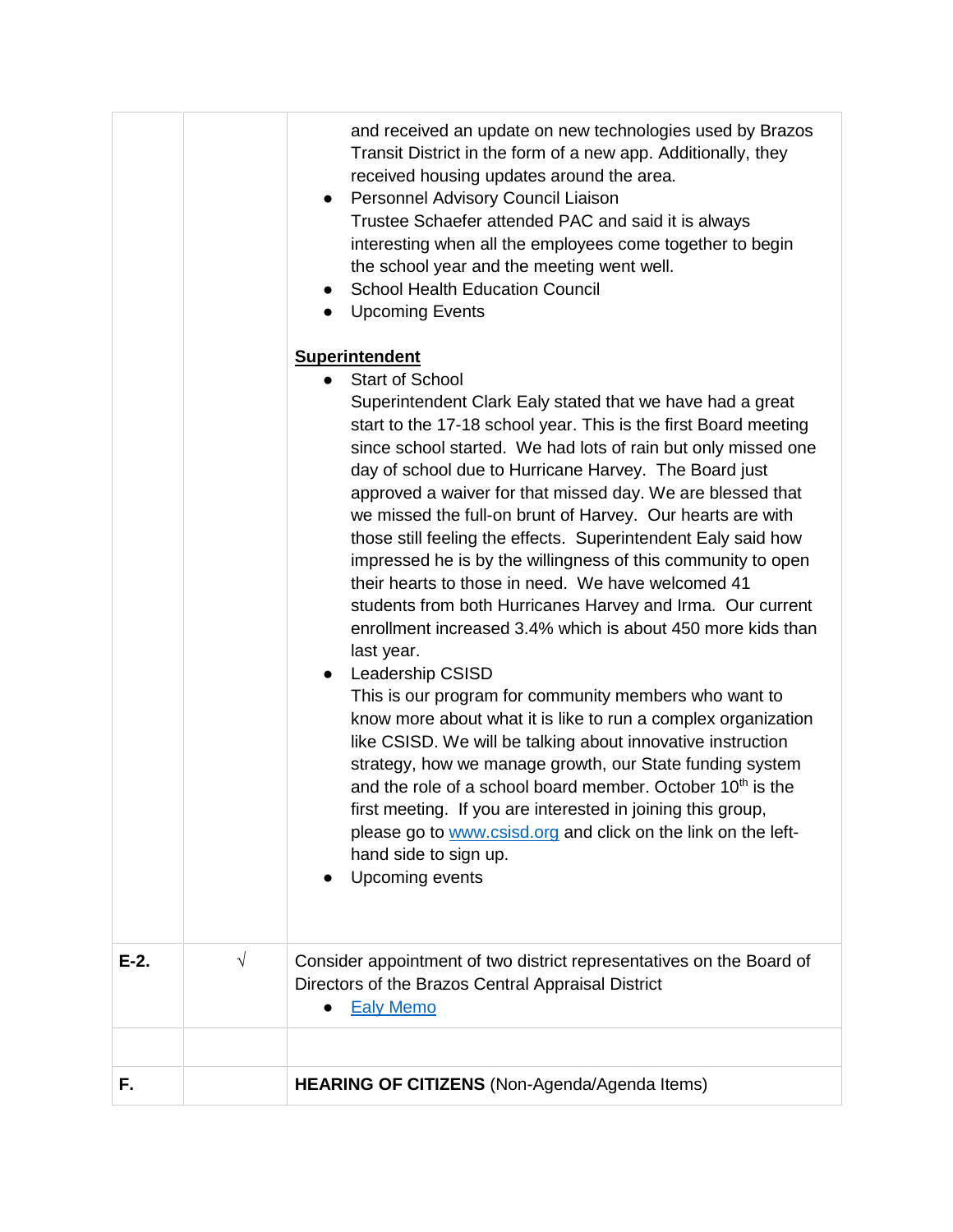|        |           | There were no citizens wishing to address the Board at this time.                                                                                                                                                                                                                                                                                                                                                                                                                                                                                                                                                         |
|--------|-----------|---------------------------------------------------------------------------------------------------------------------------------------------------------------------------------------------------------------------------------------------------------------------------------------------------------------------------------------------------------------------------------------------------------------------------------------------------------------------------------------------------------------------------------------------------------------------------------------------------------------------------|
|        |           |                                                                                                                                                                                                                                                                                                                                                                                                                                                                                                                                                                                                                           |
| G.     | $\sqrt{}$ | <b>MINUTES</b><br><b>August 15, 2017 Workshop Minutes</b><br><b>August 15, 2017 Public Hearing Minutes</b><br><b>August 15, 2017 Regular Board Meeting Minutes</b><br>$\bullet$                                                                                                                                                                                                                                                                                                                                                                                                                                           |
| Η.     |           | <b>CURRICULUM AND INSTRUCTION</b>                                                                                                                                                                                                                                                                                                                                                                                                                                                                                                                                                                                         |
| $H-1.$ |           | Receive report on CSISD Professional Development<br><b>Kovacs Memo</b><br>Kelly Kovacs, Director of Instruction and Leadership Development,<br>gave a presentation regarding Professional Development in CSISD.                                                                                                                                                                                                                                                                                                                                                                                                           |
| $H-2.$ |           | Consideration, discussion and possible action related to targeted<br>elements of the College View High School improvement plan<br><b>Perry Memo</b><br><b>CVHS Targeted Elements of the Campus Improvement Plan</b><br>$\bullet$<br>Molley Perry, Executive Director of Special Services and<br>Accountability, reviewed the Targeted Elements of the Campus<br>Improvement Plan for College View High School.<br>MOTION 4705: I move approval of the plan as presented. The<br>motion was made by Vice President Jeff Harris and seconded by<br>Trustee Mike Nugent. The motion carried with seven ayes and zero<br>nos. |
| H-3.   |           | Consider approval of 2016-2017 Birth to Five Head Start Self-<br>Assessment<br><b>Tramel Memo</b><br>Self-Assessment<br>Sharon Jackson, Director of Early Education Services, reviewed the<br>results of the Birth to Five Head Start Self-Assessment.<br>MOTION 4706: I move that we approve. The motion was made by<br>Trustee Quinn Williams and seconded by Trustee Michael Wesson.                                                                                                                                                                                                                                   |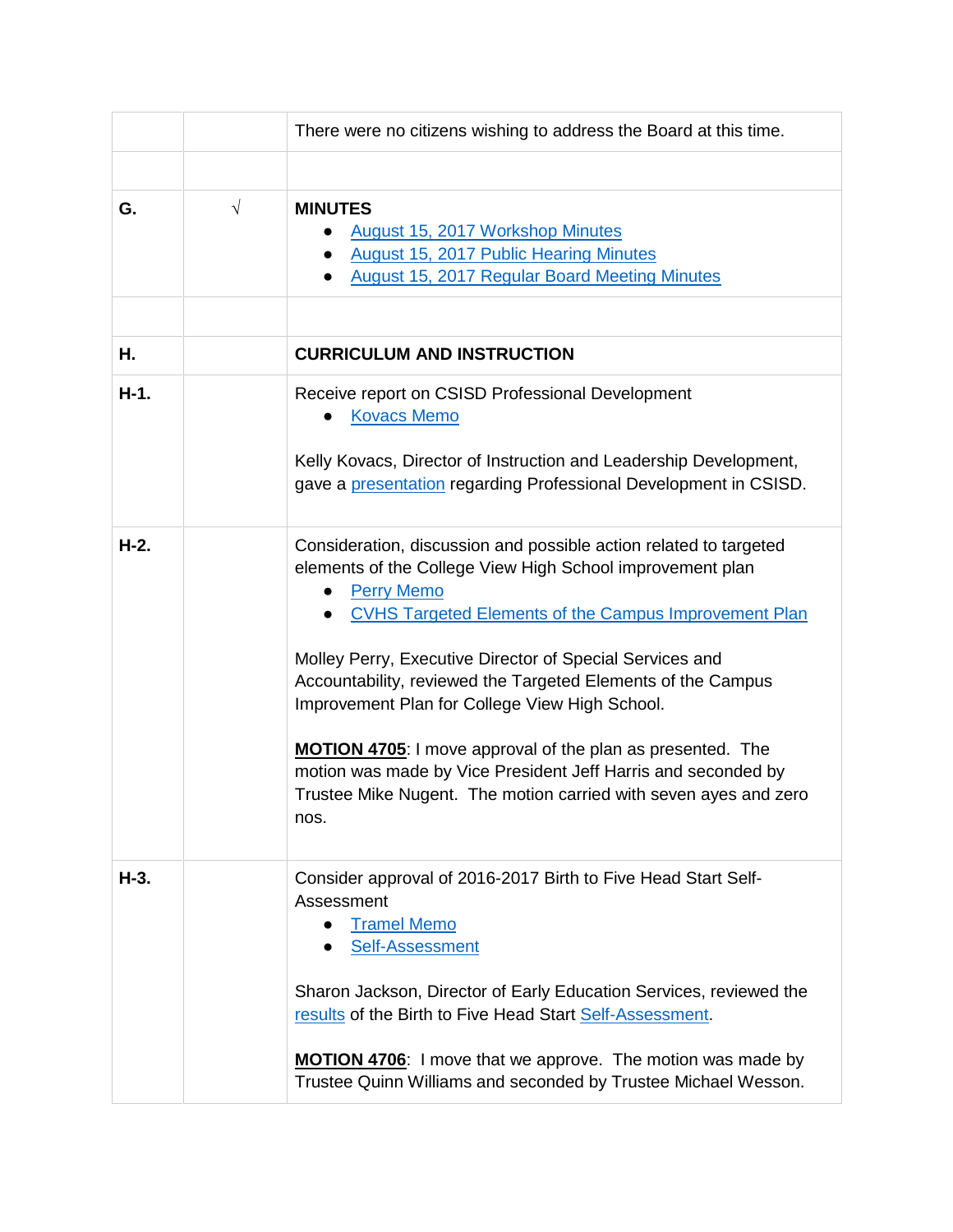|        |            | The motion carried with seven ayes and zero nos.                                                                                                                                                                                                                                                                                                                                                                                                                                                                                                                                                                                                                                                                                                                                                                                                                                                             |
|--------|------------|--------------------------------------------------------------------------------------------------------------------------------------------------------------------------------------------------------------------------------------------------------------------------------------------------------------------------------------------------------------------------------------------------------------------------------------------------------------------------------------------------------------------------------------------------------------------------------------------------------------------------------------------------------------------------------------------------------------------------------------------------------------------------------------------------------------------------------------------------------------------------------------------------------------|
| $H-4.$ |            | Consideration, discussion and possible action related to the 2016-<br>2017 Birth to Five Head Start Triennial Community Assessment<br><b>Tramel Memo</b><br><b>Community Assessment</b><br>$\bullet$<br>Sharon Jackson reviewed the 2016-2017 Birth to Five Head Start<br><b>Triennial Community Assessment.</b>                                                                                                                                                                                                                                                                                                                                                                                                                                                                                                                                                                                             |
| H-5.   | $\sqrt{ }$ | Consider approval of 2017-18 Campus Improvement Plans<br><b>Tramel Memo</b><br><b>A&amp;M Consolidated High School</b><br>$\bullet$<br><b>College Station High School</b><br>$\bullet$<br><b>College View High School</b><br><b>A&amp;M Consolidated Middle School</b><br><b>College Station Middle School</b><br>$\bullet$<br><b>Cypress Grove Intermediate</b><br>$\bullet$<br>Oakwood Intermediate<br><b>Pecan Trail Intermediate</b><br>$\bullet$<br><b>College Hills Elementary</b><br>$\bullet$<br><b>Creek View Elementary</b><br>$\bullet$<br><b>Forest Ridge Elementary</b><br>$\bullet$<br><b>Greens Prairie Elementary</b><br>$\bullet$<br><b>Pebble Creek Elementary</b><br><b>Rock Prairie Elementary</b><br>$\bullet$<br><b>South Knoll Elementary</b><br>$\bullet$<br><b>Southwood Valley Elementary</b><br>$\bullet$<br><b>Spring Creek Elementary</b><br><b>Timber Academy</b><br>$\bullet$ |
| H-6.   | $\sqrt{}$  | Consider approval of TEA Waiver for Missed Instructional Day<br><b>Tramel Memo</b><br><b>TEA Hurricane Related Waivers</b>                                                                                                                                                                                                                                                                                                                                                                                                                                                                                                                                                                                                                                                                                                                                                                                   |
| H-7.   |            | Consideration, discussion and possible action regarding naming a<br>community committee to write the District of Innovation Plan for<br><b>College Station ISD</b><br><b>Tramel Memo</b><br>Penny Tramel, Chief Academic Officer, presented a recommendation<br>regarding naming a DEIC as a community committee to write the                                                                                                                                                                                                                                                                                                                                                                                                                                                                                                                                                                                |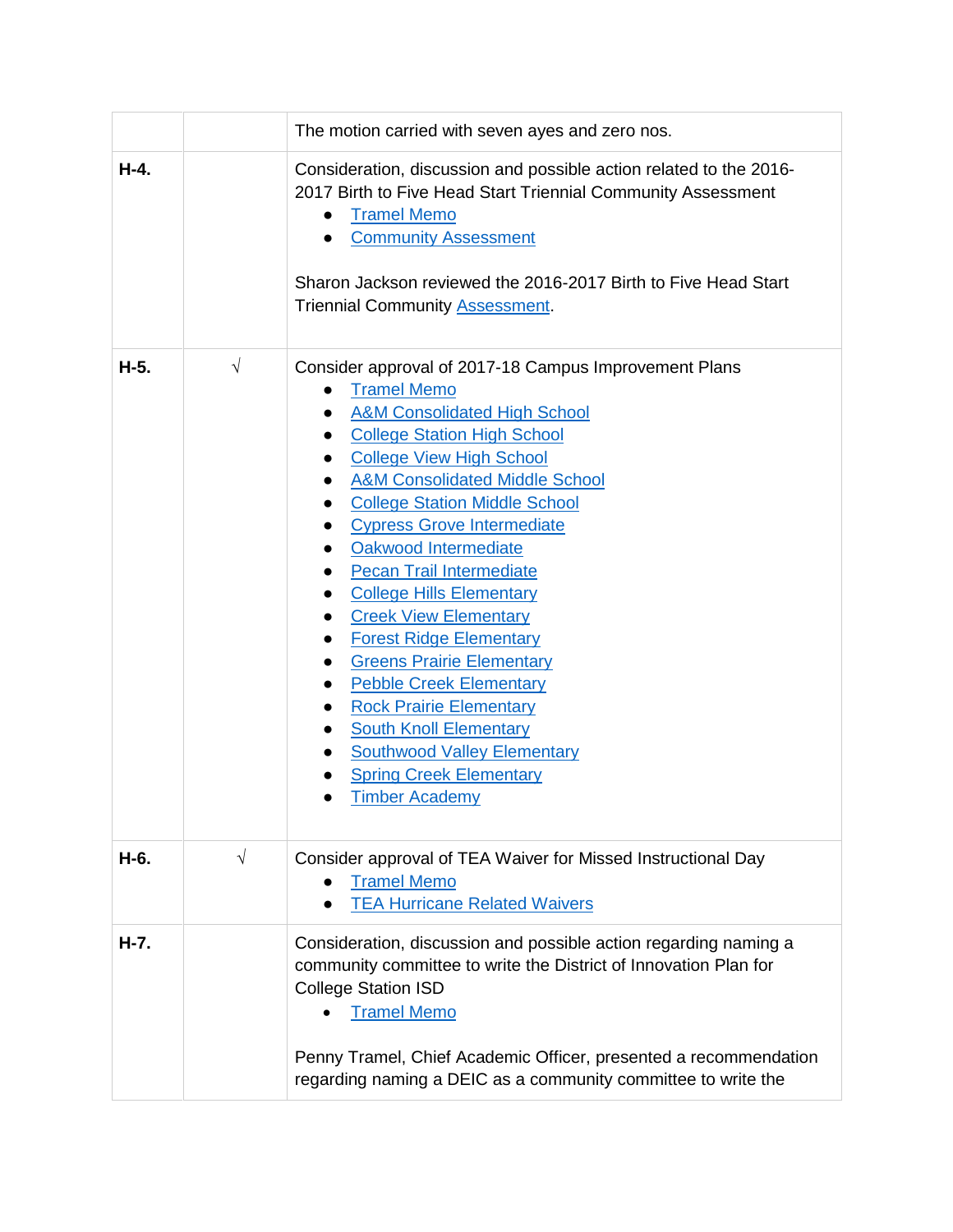|        |            | District of Innovation Plan for CSISD.                                                                                                                                                                                                                                                                                                                                                                                                                                                                                                                                                                                                               |
|--------|------------|------------------------------------------------------------------------------------------------------------------------------------------------------------------------------------------------------------------------------------------------------------------------------------------------------------------------------------------------------------------------------------------------------------------------------------------------------------------------------------------------------------------------------------------------------------------------------------------------------------------------------------------------------|
|        |            | <b>MOTION 4707:</b> I move we approve the recommendation as<br>presented. The motion was made Trustee Michael Wesson and<br>seconded by Trustee Michael Schaefer. The motion carried with<br>seven ayes and zero nos.                                                                                                                                                                                                                                                                                                                                                                                                                                |
|        |            |                                                                                                                                                                                                                                                                                                                                                                                                                                                                                                                                                                                                                                                      |
| I.     |            | <b>PERSONNEL</b>                                                                                                                                                                                                                                                                                                                                                                                                                                                                                                                                                                                                                                     |
| $I-1.$ |            | Consider approval of new administrator contracts as recommended<br>by the Superintendent of Schools.<br><b>McIntyre Memo</b><br>Cypress Grove Assistant Principal, Piper Cameron<br>Superintendent Ealy recommended the Board approve the naming<br>of Piper Cameron as an Assistant Principal with her placement to<br>be at Cypress Grove Intermediate School.<br><b>MOTION 4708:</b> I move we approve the recommendation of Piper<br>Cameron as Assistant Principal at the designated location. The<br>motion was made by Vice President Jeff Harris and seconded by<br>Trustee Mike Nugent. The motion carried with seven ayes and zero<br>nos. |
| $I-2.$ | $\sqrt{ }$ | Consider approval of school district teaching permits for athletic<br>trainers<br><b>McIntyre Memo</b>                                                                                                                                                                                                                                                                                                                                                                                                                                                                                                                                               |
| $I-3.$ | V          | Consider approval of class size waiver application for Pebble Creek<br>Elementary School Elementary School.<br><b>Martindale Memo</b>                                                                                                                                                                                                                                                                                                                                                                                                                                                                                                                |
| I-4.   | $\sqrt{ }$ | Consider approval of class size waiver application for South Knoll<br>Elementary School.<br><b>Martindale Memo</b>                                                                                                                                                                                                                                                                                                                                                                                                                                                                                                                                   |
|        |            |                                                                                                                                                                                                                                                                                                                                                                                                                                                                                                                                                                                                                                                      |
| J.     |            | <b>BUSINESS</b>                                                                                                                                                                                                                                                                                                                                                                                                                                                                                                                                                                                                                                      |
| $J-1.$ | $\sqrt{}$  | Receive the Quarterly Investment Report for the period ending<br>August 31, 2017.                                                                                                                                                                                                                                                                                                                                                                                                                                                                                                                                                                    |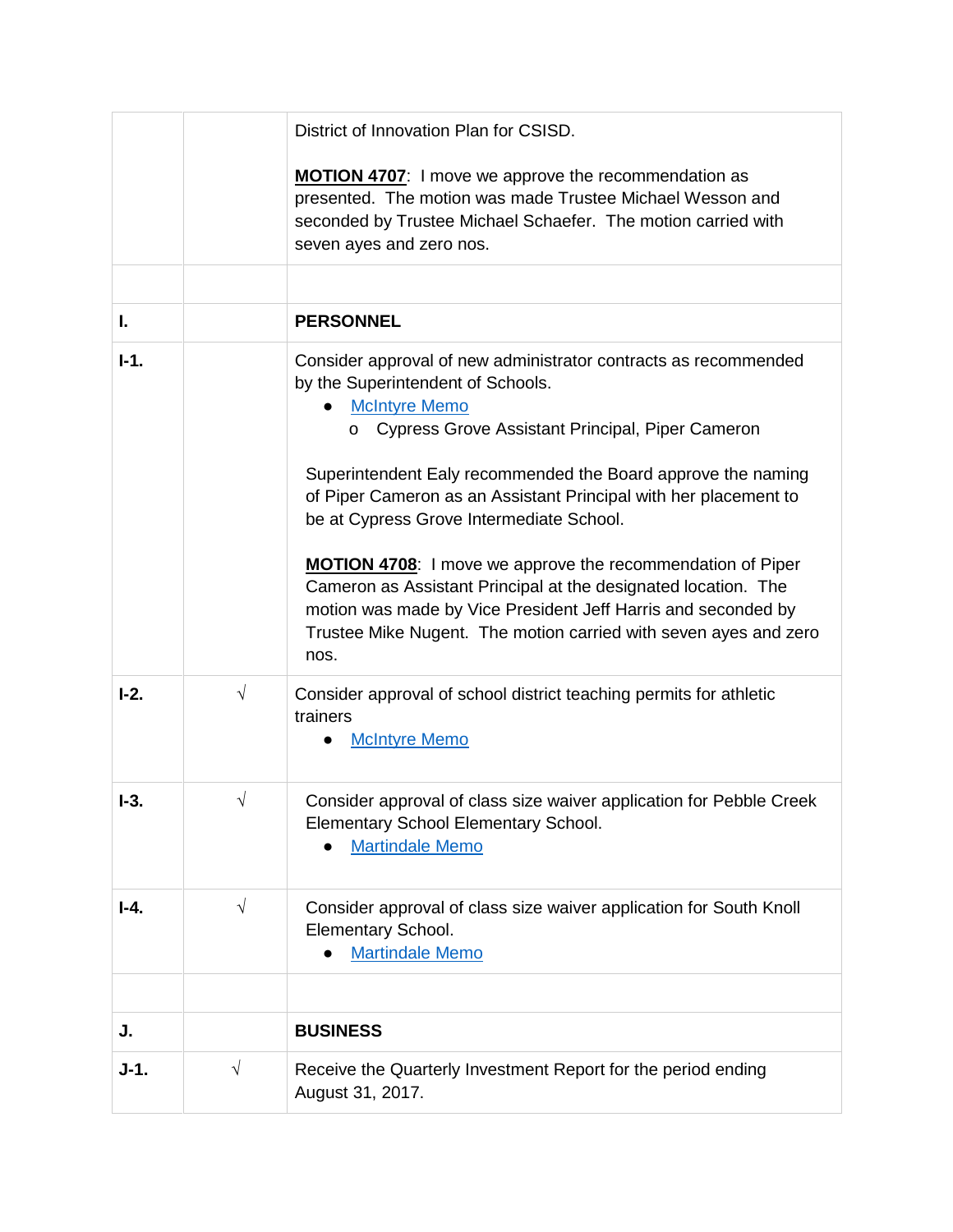|        |            | <b>Martindale Memo</b><br><b>Investment Report</b>                                                                                                                                                                                                                                                                                                                       |
|--------|------------|--------------------------------------------------------------------------------------------------------------------------------------------------------------------------------------------------------------------------------------------------------------------------------------------------------------------------------------------------------------------------|
| $J-2.$ | $\sqrt{ }$ | Consider award of Request for Proposal (RFP) #17-014 Facility<br>Maintenance Electrical Service to BCA Electric and Britt Rice<br>Electric.<br><b>Martindale Memo</b><br><b>Pantel/Hall Memo</b>                                                                                                                                                                         |
| $J-3.$ | $\sqrt{ }$ | Consider award of Request for Proposal (RFP) #17-015 Facility<br>Maintenance Plumbing Services to Ed Phillips Plumbing.<br><b>Martindale Memo</b><br><b>Pantel/Hall Memo</b><br>$\bullet$                                                                                                                                                                                |
| $J-4.$ | $\sqrt{ }$ | Consider approval of Annual PowerSchool Software Maintenance<br>and Support agreement for the amount of \$123,651.53 for the 2017-<br>18 school year as appropriated for in the adopted 2017-18 General<br>Fund budget.<br><b>Martindale Memo</b><br>Pantel/Janacek Memo-PowerSchool Software Quote                                                                      |
| $J-5.$ | $\sqrt{ }$ | Consider approval of Purchasing Cooperative Fees Report for 2016-<br>17 and renewals for 2017-18.<br><b>Martindale Memo</b><br><b>Pantel Memo/Purchasing Cooperative Fees and Renewals</b>                                                                                                                                                                               |
| J-6.   | V          | Consider approval of purchase of Orchestra instruments to<br>accommodate the addition of Wellborn Middle School in the amount<br>of \$82,224.00 from Lisle Violin Shop per Buy Board Contract #539-<br>17 to be purchased using 2015 Bond Funds.<br><b>Martindale Memo</b><br>$\bullet$<br>Pantel/Mishler Memo - Lisle Violin Shop Orchestra<br><b>Instruments Quote</b> |
| $J-7.$ | $\sqrt{}$  | Consider approval of monthly Head Start financial statements and<br>credit card expenditures.<br><b>Martindale Memo</b><br><b>Financial Statements</b>                                                                                                                                                                                                                   |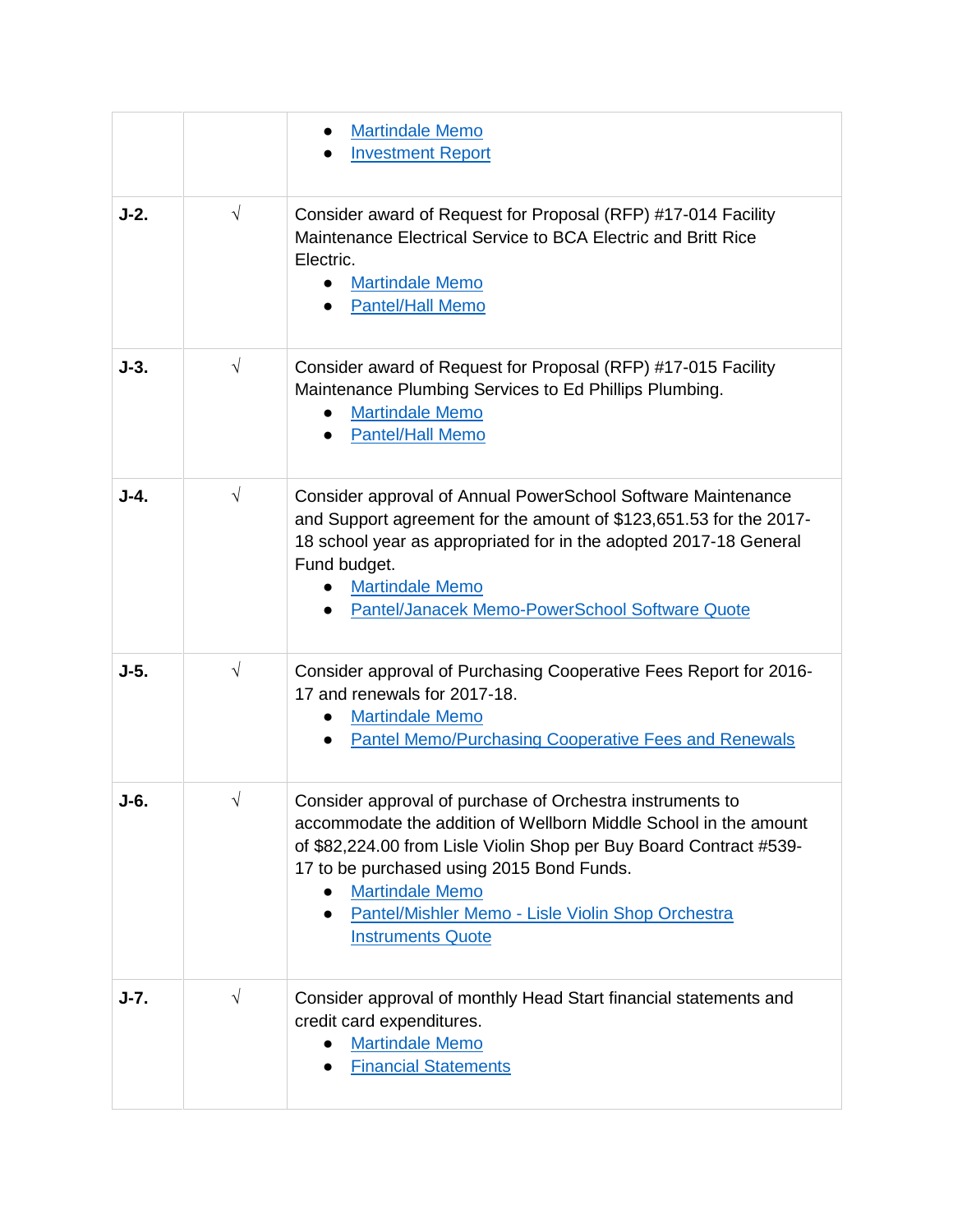| $J-8.$  | $\sqrt{ }$ | Consider approval of monthly budget amendments.<br><b>Martindale Memo</b><br><b>Budget Amendments</b><br>$\bullet$                                                                                                                                                                                                                                                                                                                                                                                                                                                                                                                                                                                                                                                                                                                                                                                                                                                                                                                                                                                                                                                                      |
|---------|------------|-----------------------------------------------------------------------------------------------------------------------------------------------------------------------------------------------------------------------------------------------------------------------------------------------------------------------------------------------------------------------------------------------------------------------------------------------------------------------------------------------------------------------------------------------------------------------------------------------------------------------------------------------------------------------------------------------------------------------------------------------------------------------------------------------------------------------------------------------------------------------------------------------------------------------------------------------------------------------------------------------------------------------------------------------------------------------------------------------------------------------------------------------------------------------------------------|
| $J-9.$  | $\sqrt{ }$ | Consider approval of financial reports.<br><b>Martindale Memo</b><br><b>Financial Reports</b>                                                                                                                                                                                                                                                                                                                                                                                                                                                                                                                                                                                                                                                                                                                                                                                                                                                                                                                                                                                                                                                                                           |
|         |            |                                                                                                                                                                                                                                                                                                                                                                                                                                                                                                                                                                                                                                                                                                                                                                                                                                                                                                                                                                                                                                                                                                                                                                                         |
| Κ.      |            | <b>FACILITIES</b>                                                                                                                                                                                                                                                                                                                                                                                                                                                                                                                                                                                                                                                                                                                                                                                                                                                                                                                                                                                                                                                                                                                                                                       |
| $K-1$ . |            | Consider approval of the Guaranteed Maximum Price (GMP), the<br>total project budget, authorization for the Superintendent or his<br>designee to execute the necessary documents associated therewith,<br>and the authorization to proceed with the work associated with the<br>construction of Elementary School #10 utilizing funds from 2015<br>Bond Funds.<br><b>Hall Memo</b><br><b>Pepper Lawson Memo</b><br>$\bullet$<br>Jon Hall, Executive Director for Facilities, reviewed and<br>recommended approval of the Guaranteed Maximum Price (GMP) of<br>\$22,559,379 from Pepper Lawson and the total project budget of<br>\$26,901,339, authorization for the Superintendent or his designee to<br>execute the necessary documents associated therewith, and the<br>authorization to proceed with the work associated with the<br>construction of Elementary School #10 utilizing funds from 2015<br>Bond Funds.<br>MOTION 4709: I move approval of the project as presented. The<br>motion was made by Trustee Michael Wesson and seconded by Vice<br>President Jeff Harris. The motion carried with six ayes and one no.<br>Trustee Michael Schaefer voted against the motion. |
|         |            |                                                                                                                                                                                                                                                                                                                                                                                                                                                                                                                                                                                                                                                                                                                                                                                                                                                                                                                                                                                                                                                                                                                                                                                         |
| L.      |            | <b>EXECUTIVE SESSION</b>                                                                                                                                                                                                                                                                                                                                                                                                                                                                                                                                                                                                                                                                                                                                                                                                                                                                                                                                                                                                                                                                                                                                                                |
|         |            |                                                                                                                                                                                                                                                                                                                                                                                                                                                                                                                                                                                                                                                                                                                                                                                                                                                                                                                                                                                                                                                                                                                                                                                         |
| Μ.      |            | <b>OPEN SESSION</b>                                                                                                                                                                                                                                                                                                                                                                                                                                                                                                                                                                                                                                                                                                                                                                                                                                                                                                                                                                                                                                                                                                                                                                     |
|         |            |                                                                                                                                                                                                                                                                                                                                                                                                                                                                                                                                                                                                                                                                                                                                                                                                                                                                                                                                                                                                                                                                                                                                                                                         |